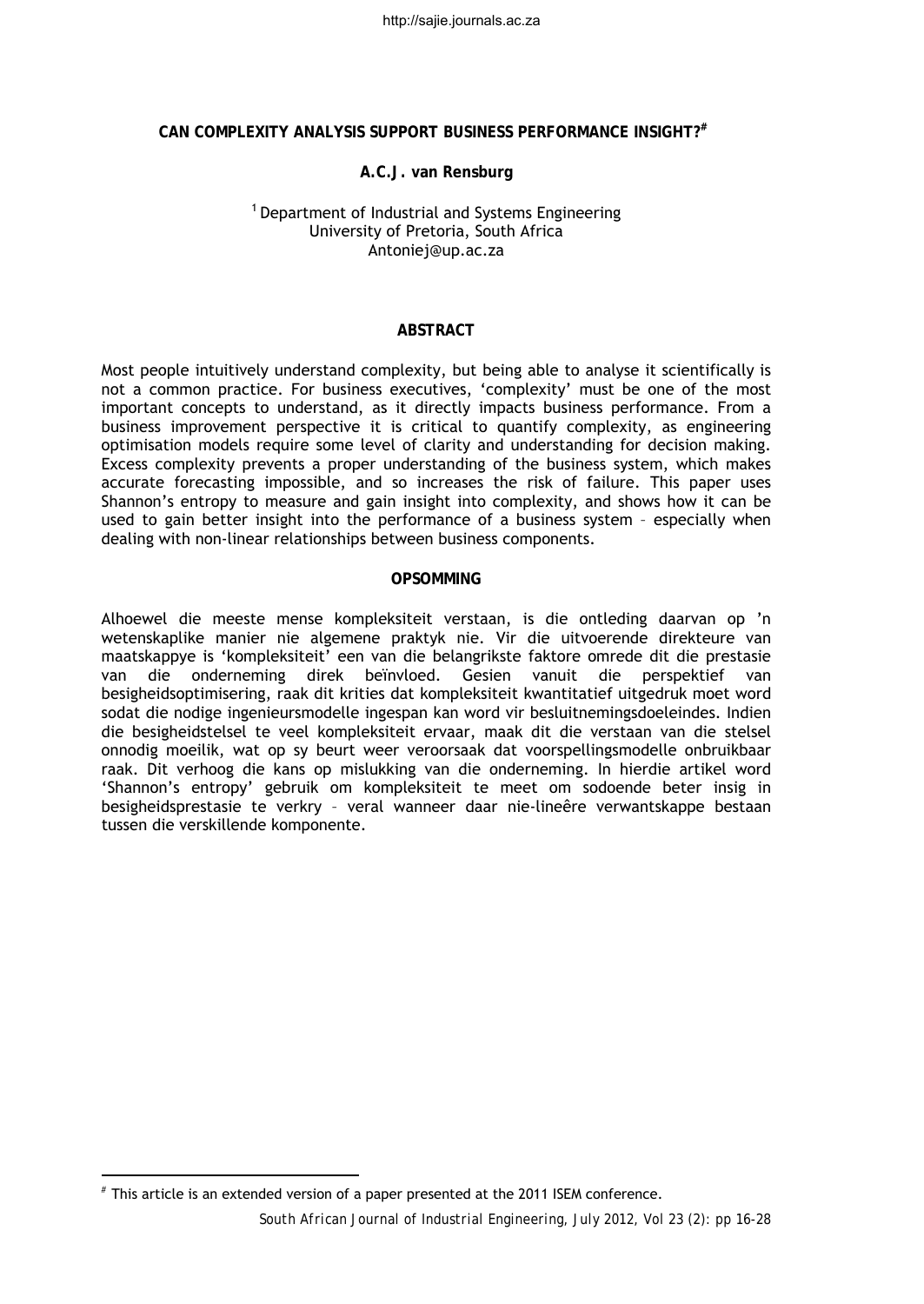# **1. INTRODUCTION**

In its simplest definition, we can describe a business as the interaction of 'man', 'machine', and 'money' working together towards a common goal. The harmony of this is important for executives: they are accountable for ensuring that the business operates at an optimal level in order to generate maximum shareholder value. Unfortunately, in the ordinary course of business executives are faced with the negative consequences of events due to uncertainty. Traditionally a number of risk strategies are followed to mitigate the effect of these events, depending on their origin. For example, where one wants to deal with uncertainty in supply or demand, one will follow a 'buffering' strategy; industrial strikes will invoke another strategy; and 'acts of God' yet another [7]. When a crisis occurs, it disrupts how these organisational components work together, and puts the survival of the business at risk.

According to Professor Steven Schwarcz of Duke University, a financial crisis can be divided conceptually into a number of categories [12]. He calls them the 3Cs and the TOC: 'conflict', 'complacency', and 'complexity', and a type of 'tragedy of the commons'. This doesn't only apply to a financial crisis, but also to crisis in business, as businesses are microcosms of larger business and financial networks. In this study, we focus on the category of 'complexity', and on how complexity can hide relationships in a business' key performance numbers. This study shows that traditional statistical analysis measures can miss these relationships, especially if they are non-linear. This is done with the proposition that a crisis within a business system is closely linked to the business' level of complexity and to its surrounding environment. The implication of this is that complexity plays an important role in the lifecycle of a crisis – that is, how it originates, the propagation routes it follows in the business, and how one could deal with it.

Most people intuitively understand complexity, but being able to analyse and manage it scientifically is not common practice in boardrooms. In the discipline of business improvement it is imperative that complexity be quantified, as engineering and scientific models require some level of quantitative clarity in order to provide predictability in business performance models. Excess complexity in a business system effects forecasting and understanding of the impact of change on the business, thus increasing the risk of a crisis if it is not understood and managed well. The purpose of this paper is to show how certain basic components of complexity can be measured through Shannon's entropy in order to gain a deeper understanding of the business system performance – especially if there are non-linear relationships between business components. To do this, the wellknown Anscombe data [1] set is used to demonstrate how non-linear relationships can skew business performance indicators.

## **2. UNDERSTANDING COMPLEXITY**

Very few people agree about the meaning of the word 'complexity'. To describe the discipline of complexity management as complex is an understatement. The New England Complexity Institute [19] defines the following terminology as important in the complexity discipline: emergence, system, information, patterns, chaos, observer, network, ecosystem, fractals, feedback, entropy, thermodynamics, fuzzy, correlation, hierarchy, vagueness, evolution, dynamics, pattern formation, non-linear, relationships, interdependence, environment, organisation, superposition, and universality. All of these concepts sound interesting; but ultimately to measure is to have the ability to manage what is important to manage. This means that if we want to manage complexity – and especially if we use words like 'fuzzy', 'entropy', or 'robustness' – we need to be able to quantify complexity in some measurable way.

In the quest for a definition of complexity, Rissanen's explanation of complexity provides a simple but elegant approach: that 'complexity' is a function of information and noise [11]. This means that if we want to focus on complexity within a business system, we need to express it in terms of the information (structure) of the system and the noise (variation)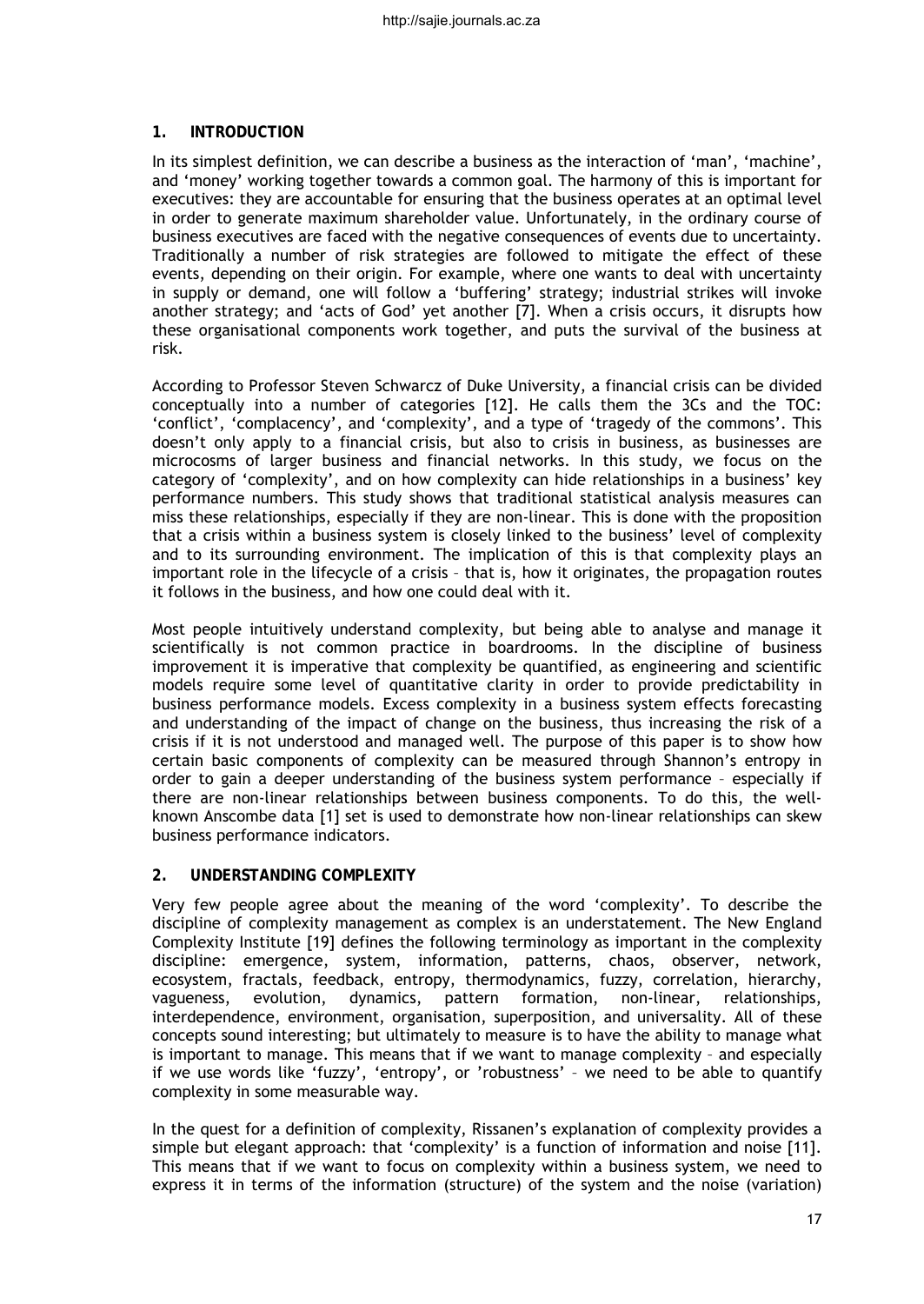within the system. The structure of a business system can be explained according to a number of system thinking principles [18]. In essence, the structure of a business system consists of system objects, which can be one of two classes: 'objects' or 'relationships'. Objects can be classified into 'entities', 'activities', or 'resources', where entities are transformed through activities while using resources. This happens according to the various relationships between the objects [17]. For a particular business system being studied, this occurs with a common purpose, within definable boundaries, control, and relevant system attributes.

According to the second law of thermodynamics, these relationships will not be stable over time, but will change due to the energy in the system [4]. To relate this to the definition of complexity: one should identify the system components and measure the variation in relationships between them in order to get an understanding of the level of complexity of the system.

# **3. IMPORTANT COMPLEXITY CONCEPTS**

Before complexity in a business system can be understood, one needs to understand a number of core concepts when dealing with it. The first concept, 'complicated versus complex', addresses the issue of stochastic versus deterministic systems [6]. For example, a Breitling watch has more than a thousand handcrafted mechanical parts assembled in a small casing to deliver its purpose – telling the time. No one wants this watch if it has elements of randomness in telling the time; it is thus a complicated deterministic system. However, experiencing a crowd at Euro Disney during the European summer holidays is the opposite of a complicated deterministic system. Here individuals form a complex system, moving according to their own individual needs and wants, creating random crowd movement which is largely unpredictable. A complex system does not necessarily have to have thousands of moving parts; if it has stochastic behaviour in its structure, it is complex.

The second important concept is that of 'incompatibility'. Zadeh [23] defined the law of incompatibility: the more complex a system becomes, the less precise it can be. Figure 1 and Figure 2 demonstrate this. Figure 1 depicts a system that is apparently more random than that in Figure 2. This means that it is difficult to describe it more precisely. Figure 2 can easily be modelled by the equation  $y=a+bx$ ; while it is not so evident which equation will adequately describe Figure 1.



Figure 1: More random system Figure 2: Less random system

The third important concept deals with 'fragility'. Fragility becomes important when one starts to manage complex business systems, and especially if one needs to create a certain level of robustness in the system. In the case of the Euro Disney example, park operations cannot manage every single individual, but they can make sure that there is sufficient capacity in the park to allow for the random behaviour of people. If this were not done, the system could collapse due to its fragility. This means that fragility is that point in the system where a state change occurs – i.e. the system collapses due to the impact of external factors on the system. The fragility of a system is then a function of the uncertainty of its environment and the level of complexity within the system itself [10]. A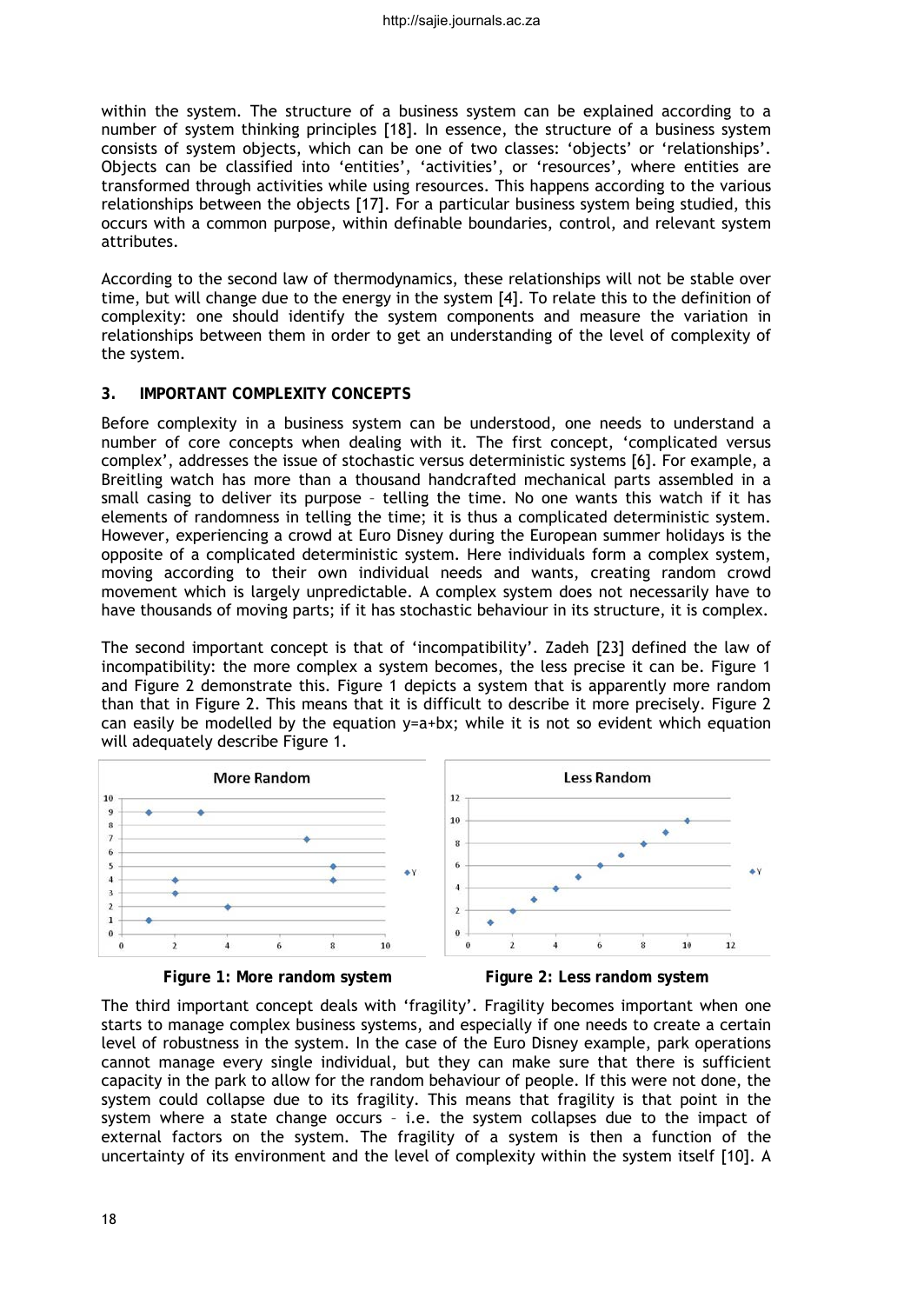business system with high complexity will be fragile if its own environment is highly uncertain.

The effect of this is that in a system – whether it be business, economic, governmental, or personal – it is more important to survive than to strive to be optimal. One cannot predict the future; nature constantly changes. Neither can one understand or calculate the probability of events happening. But all is not lost: one can manage the structure of the system so that the point at which relationships can collapse is kept at a good distance. This means that an organisation should focus on ensuring that the system is robust and operates at a good distance from its fragility – the point where changes in state will occur if the external environment changes.

The purpose of understanding and measuring complexity is to obtain good insight into the complexity of the system, and then be able to formulate strategies for making the business system survive. According to Dr Ian Dover of the Simpler Business Institute [22], management can focus on creating a less complex business environment by:

- a) Focusing on the most from the least by applying the 80/20 Pareto principle in all that happens in the business.
- b) Ensuring simple, consistent problem-solving so that people 'bring solutions rather than problems'.
- c) Making all understand that the focus should be on delivering customer value, which is simply 'the things we do that make our customers more successful'.
- d) Searching for and removing bottlenecks across all business processes to make it easier for them to do good work.
- e) Always simplifying things before automating them.

These concepts underpin the fact that, although one cannot predict uncertainties, one should gain insight into the business system to understand how complex the system is, and what strategies should be followed to ensure a level of robustness for survival when a crisis happens.

#### **4. THE IMPACT OF COMPLEXITY ON A BUSINESS SYSTEM**

The number of common and critical problems described earlier in this paper directly impacts on the ability of the business to execute operations effectively and efficiently [12]. To test this hypothesis, a recent empirical study was completed by the Department of Industrial and Systems Engineering at the University of Pretoria. In this study, ten publically-listed South African companies in the information technology sector were studied to test the relationship between profitability and complexity. The results showed that there is a high correlation of 98% between profitability and an organisation's robustness to deal with complexity [3].

One of the most common results of complexity is that it keeps stakeholders from gaining an adequate understanding of the business and thus from managing it efficiently and effectively. Technology can be blamed for this, as this situation results from the increased amount of information to be processed in order to create organisational understanding. Within this amount of information, complexity hides seemingly unrelated events in such a way that lower level sub-activities are not visible. From a risk perspective, actual risks such as fraud can be embedded in the layers of the business activities, becoming even more critical if there is limited time to assess all possible outcomes of these events.

Inter-related relationships in the business are created through information technology, communication systems, and social networks. Information can be transmitted rapidly through these systems, causing an exponential ripple effect of events. As complexity creates critical hubs in this system, it can produce a much more rapid propagation of contamination through the system. The 2007 financial crisis taught the world a lesson about these types of problems: it is vital to manage complexity in financial and business systems.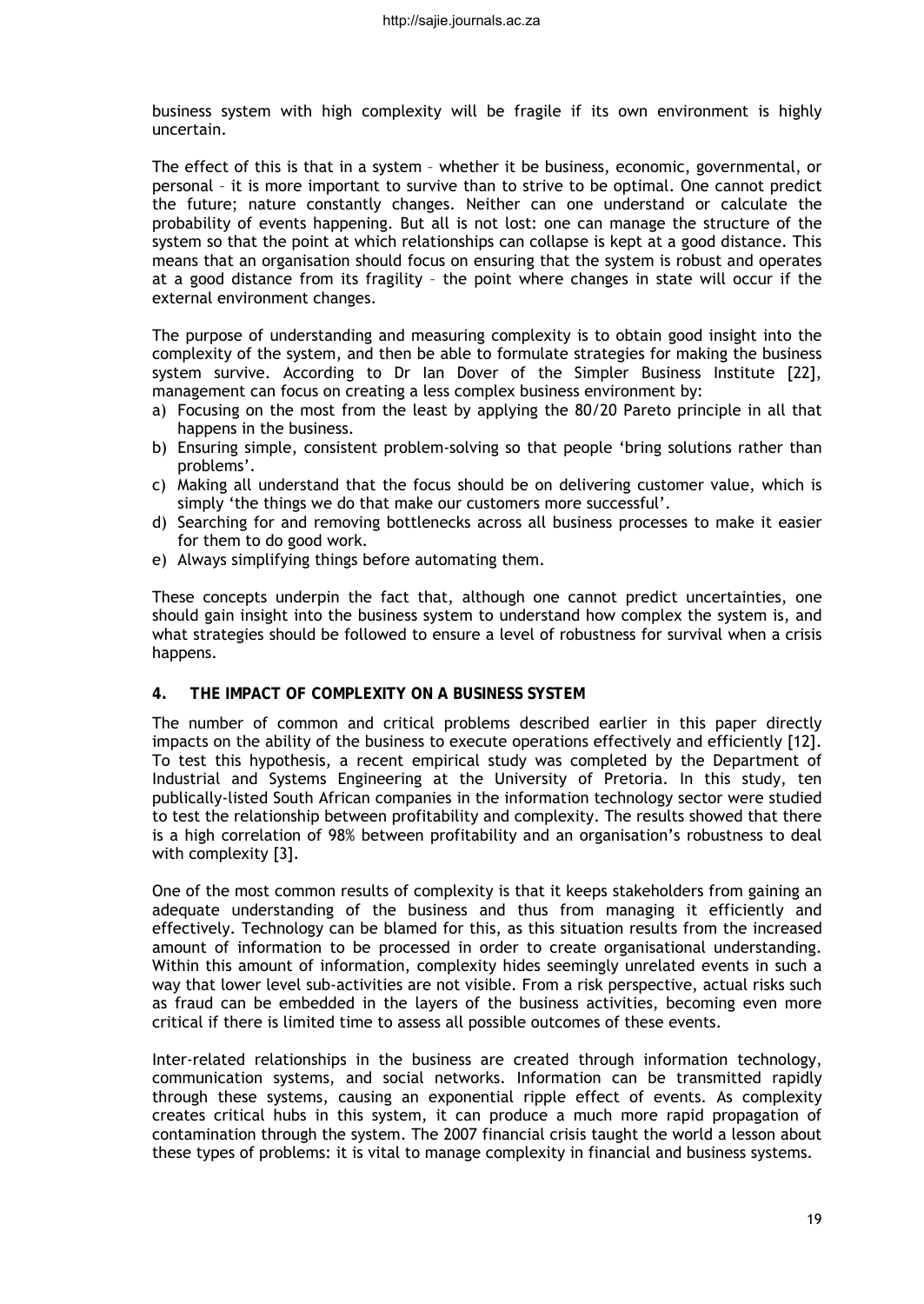It is common knowledge that, in order to manage and improve, we need to be able to measure in order to understand. In the next section we create a way to measure and understand complexity in a simple way.

## **5. MEASURING COMPLEXITY**

As stated earlier, one can adopt a 'meta view' of the world and see all systems as consisting of interacting objects. These relationships change over time; and while some of the objects 'die', new ones will emerge from unions. This forms the basis for volatility and risk in the system, because as the system grows, it can explode, implode, or start behaving irrationally. The most important and insightful exercise in complexity management is to think about the interdependencies in the system.

This thinking provides the basis for understanding unpredictable behaviours as objects create hidden interdependencies through non-linear relationships. This behaviour is simply a result of the strength of interdepencies as they increase or decrease over time. If we state that complexity is a dynamic attribute of any system, represented by the combination of 'structure' and 'variation', then we need to be able to measure this to begin to understand the complexity within the system [6,16].

During the 1940s, Edward Tolman [14] developed the concept of fuzzy cognitive maps (FCM), with the sole purpose of helping individuals to process information in metaphorical spatial environments (see Figure 3). This happens as information is acquired, coded, stored, recalled, and decoded in the context of the relative locations and attributes of phenomena. A fuzzy cognitive map calculates the relationships between the objects within this mental landscape (fitness landscape), based on the strength of the relationship. Applying this to a system, we can define its FCM if we can measure the correlations of the relationships in the system, and use them to create the FCM.



**Figure 3: Fuzzy cognitive map**

Traditionally, an analyst develops an FCM from structured interviews with functional experts, based on how they perceive the system under study [14]. We cannot use this approach to model structure and variation, as a more quantitative, unbiased measurement of relationships between the system objects is required.

Using the standard Pearson correlation coefficient, one can calculate whether there is a strong linear relationship (R) between two variables. This means that if R is close to 1, then a strong relationship exists; or if R is close to 0, then a weak relationship exists. Where one has to measure non-linear relationships between variables (system components), this poses a problem, as the correlation coefficient is not suitable to deal with non-linear relationships [8].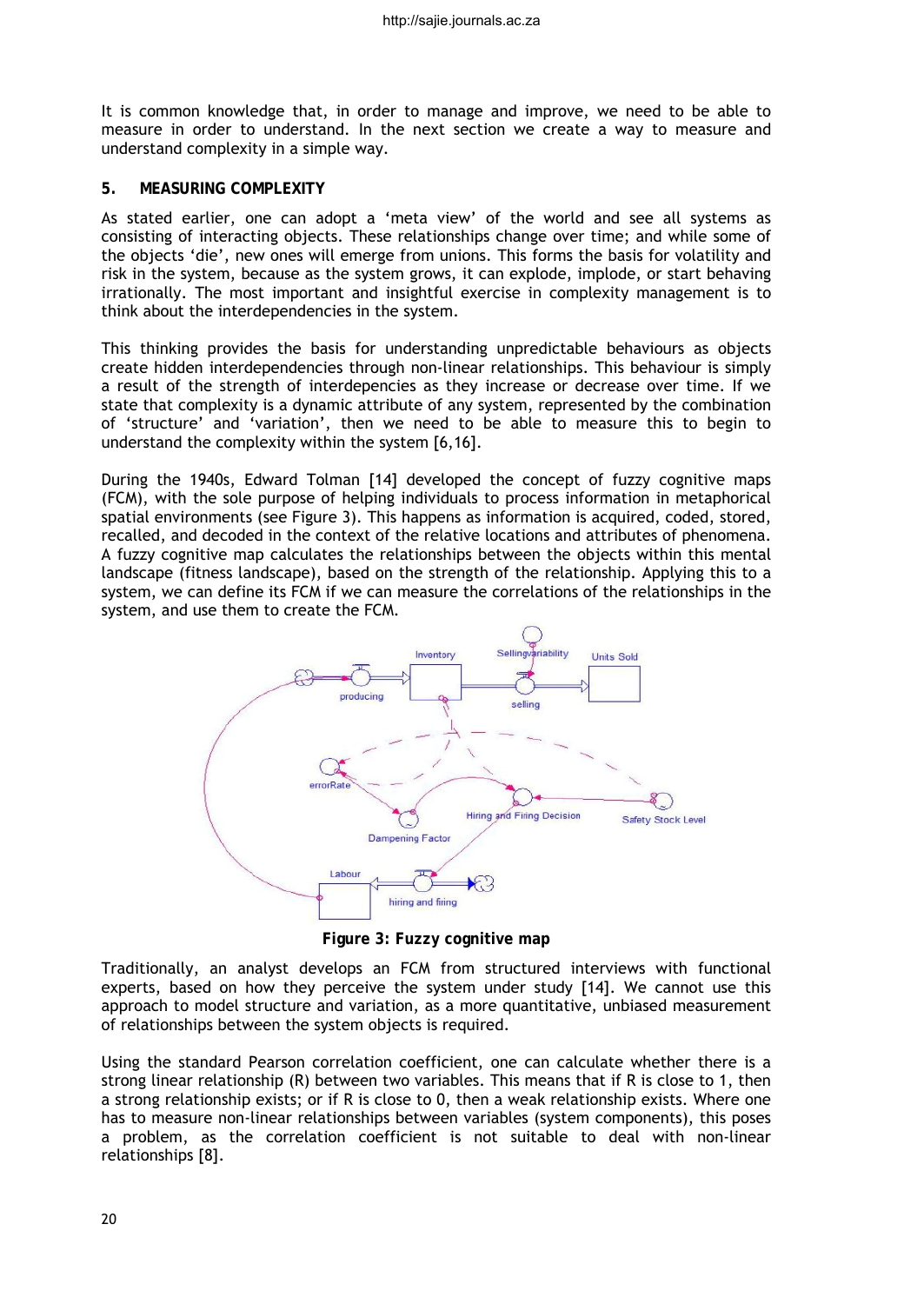One way of overcoming this problem is to use Shannon's entropy and mutual information calculations. In 1948, Shannon surprised the communication theory community by showing how one could calculate communication channel capacity from the channel noise characteristics [13]. This he named 'entropy', in reference to the second law of thermodynamics, arguing that if the entropy of the source is less than the capacity of the channel, asymptotically error-free communication can be achieved [13]. The entropy of a discrete random variable X with a probability mass function  $p(x)$  is defined by:

$$
H(X) = -\sum_{x} p(x) \log_2 p(x)
$$

If entropy is the uncertainty of a single random variable, one can define conditional entropy  $H(X|Y)$  where the entropy of a random variable  $(X)$  is conditionally explained by another variable (Y). The reduction of uncertainty due to another variable is called 'mutual information'. The measure of dependence between the two variables is then calculated as follows:

$$
I(X;Y) = H(X) - H(X|Y) = \sum_{x,y} p(x,y) \log \frac{p(x,y)}{p(x)p(y)}
$$

Mutual information is always non-negative and equal to zero only if X and Y are independent [4].

Instead of using the correlation calculation (R), we calculate the mutual information between two variables to determine the relationship between them. If we calculate this for every variable in relation to all other variables, an M X N matrix is obtained that represents a valued undirected graph. This MXN matrix provides insight into the non-linear relationships in the business system, and hence into the level of complexity that exists due to structure and the variation between the variables. An example is given in the next part of the paper.

#### **6. EXAMPLE**

The following dataset represents the key performance indicators for a hypothetical company XYZ, consisting of four main business units: BU1, BU2, BU3, and BU4 (Table 1). The *Yn* variables represent the business unit performance output (dependent variables), while  $X_n$  represents the input (independent variables) (where  $n =$  business unit number).

| Y1    | X1 | Υ2   | X2 | Y3    | X3 | Y4   | X4 |
|-------|----|------|----|-------|----|------|----|
| 8.04  | 10 | 9.14 | 10 | 7.46  | 10 | 6.58 | 8  |
| 6.95  | 8  | 8.14 | 8  | 6.77  | 8  | 5.76 | 8  |
| 7.58  | 13 | 8.74 | 13 | 12.74 | 13 | 7.71 | 8  |
| 8.81  | 9  | 8.77 | 9  | 7.11  | 9  | 8.84 | 8  |
| 8.33  | 11 | 9.26 | 11 | 7.81  | 11 | 8.47 | 8  |
| 9.96  | 14 | 8.1  | 14 | 8.84  | 14 | 7.04 | 8  |
| 7.24  | 6  | 6.13 | 6  | 6.08  | 6  | 5.25 | 19 |
| 4.26  | 4  | 3.1  | 4  | 5.39  | 4  | 12.5 | 8  |
| 10.84 | 12 | 9.13 | 12 | 8.15  | 12 | 5.56 | 8  |
| 4.82  | 7  | 7.26 | 7  | 6.42  | 7  | 7.91 | 8  |
| 5.68  | 5  | 4.74 | 5  | 5.73  | 5  | 6.89 | 8  |

|  |  |  | Table 1: Business unit key performance indicators |  |
|--|--|--|---------------------------------------------------|--|
|--|--|--|---------------------------------------------------|--|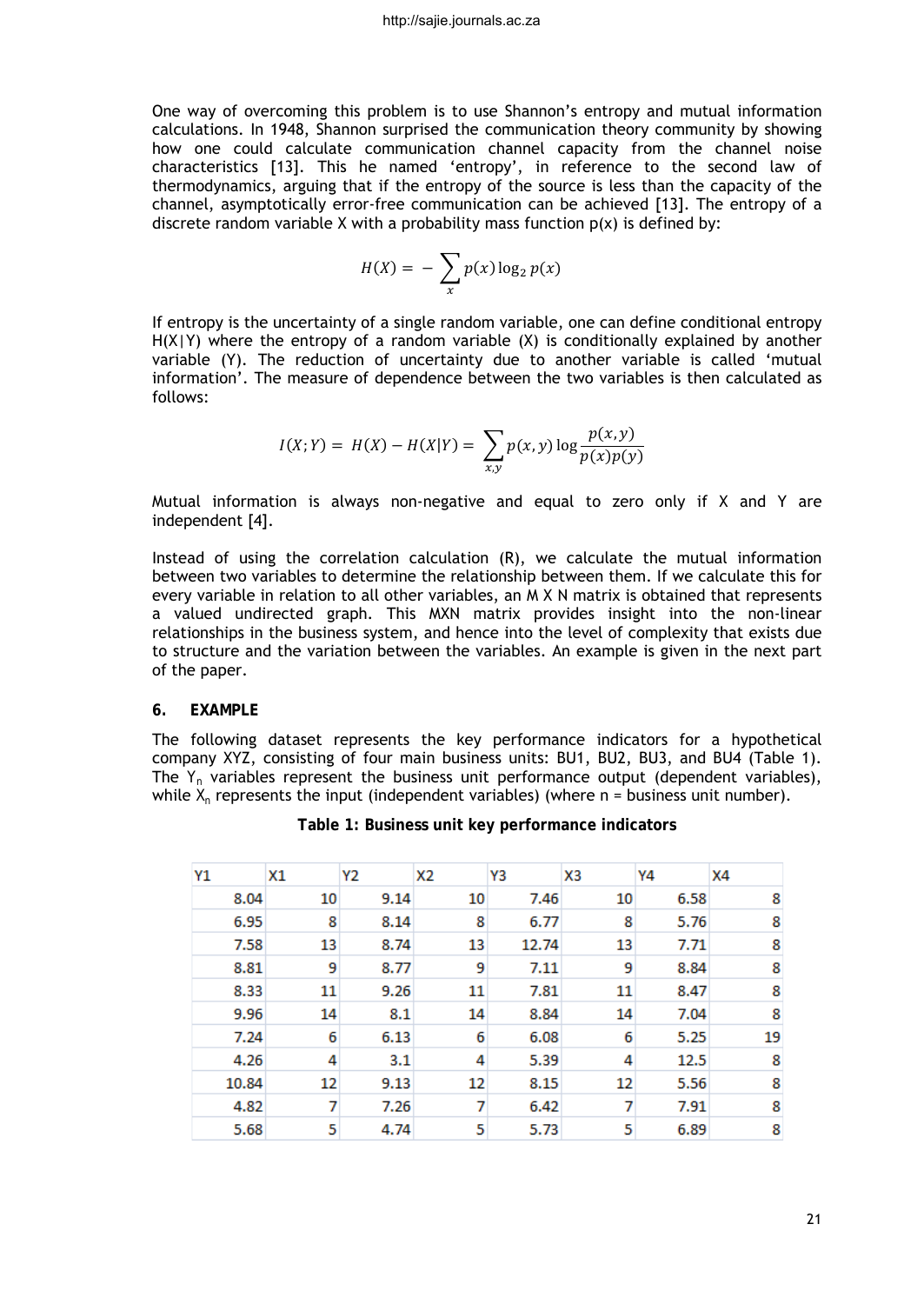The following figures show the trend lines for the business unit variables over time. To understand future behaviour, traditional time series analysis techniques can be used to forecast the future performance of these variables [9].



**Figure 4: KPI trend lines**

Very often, management do not want to manage their business key performance indicators (KPIs) with a black box approach, and are more interested in the explanatory relationships between them. This enables significantly deeper control and judgment insight into their behaviour for increased efficiency and effectiveness [9].

## **6.1 Standard statistical measurements**

The first step is to analyse the descriptive statistics, correlations, and regression results of the data. Table 2 shows typical descriptive statistics, as calculated in Microsoft Excel.

| <b>Descriptive Statistics</b> | X1            | X <sub>2</sub> | X3            | X4            | Y1         | Y2             | Y3             | Y4             |
|-------------------------------|---------------|----------------|---------------|---------------|------------|----------------|----------------|----------------|
| Mean                          | 9             | 9              | 9             | 9             | 7.500909   | 7.500909091    | 7.500909091    | 7.500909091    |
| <b>Standard Error</b>         |               |                |               |               | 0.612541   | 0.61254084     | 0.61254084     | 0.61254084     |
| Median                        | 9             | 9              | 9             | 9             | 7.58       | 7.58           | 7.58           | 7.58           |
| <b>Standard Deviation</b>     | 3.31662479    | 3.31662479     | 3.31662479    | 3.31662479    | 2.031568   | 2.031568136    | 2.031568136    | 2.031568136    |
| Sample Variance               | 11            | 11             | 11            | 11            | 4.127269   | 4.127269091    | 4.127269091    | 4.127269091    |
| Kurtosis                      | $-1.2$        | $-1.2$         | $-1.2$        | $-1.2$        | $-0.5349$  | $-0.534897734$ | $-0.534897734$ | $-0.534897734$ |
| Skewness                      | $-8.1416E-17$ | $-8.14164E-17$ | $-8.1416E-17$ | $-8.1416E-17$ | $-0.06504$ | $-0.065035548$ | $-0.065035548$ | $-0.065035548$ |
| Range                         | 10            | 10             | 10            | 10            | 6.58       | 6.58           | 6.58           | 6.58           |
| <b>Minimum</b>                | 4             | 4              | 4             | 4             | 4.26       | 4.26           | 4.26           | 4.26           |
| Maximum                       | 14            | 14             | 14            | 14            | 10.84      | 10.84          | 10.84          | 10.84          |
| <b>Sum</b>                    | 99            | 99             | 99            | 99            | 82.51      | 82.51          | 82.51          | 82.51          |
| Count                         | 11            | 11             | 11            | 11            | 11         | 11             | 11             | 11             |
| Largest(1)                    | 14            | 14             | 14            | 14            | 10.84      | 10.84          | 10.84          | 10.84          |
| Smallest(1)                   | 4             | 4              | 4             | Δ             | 4.26       | 4.26           | 4.26           | 4.26           |
| Confidence Level(95.0%)       | 2.228138842   | 2.228138842    | 2.228138842   | 2.22813884    | 1.364826   | 1.364826039    | 1.364826039    | 1.364826039    |

**Table 2: Descriptive statistics**

Correlation analysis between the independent and dependent variable pairs shows that a similar correlation value is calculated for each pair: 0.816421. This indicates a strong correlation between the input and the output, suggesting that the right KPIs were selected for measurement.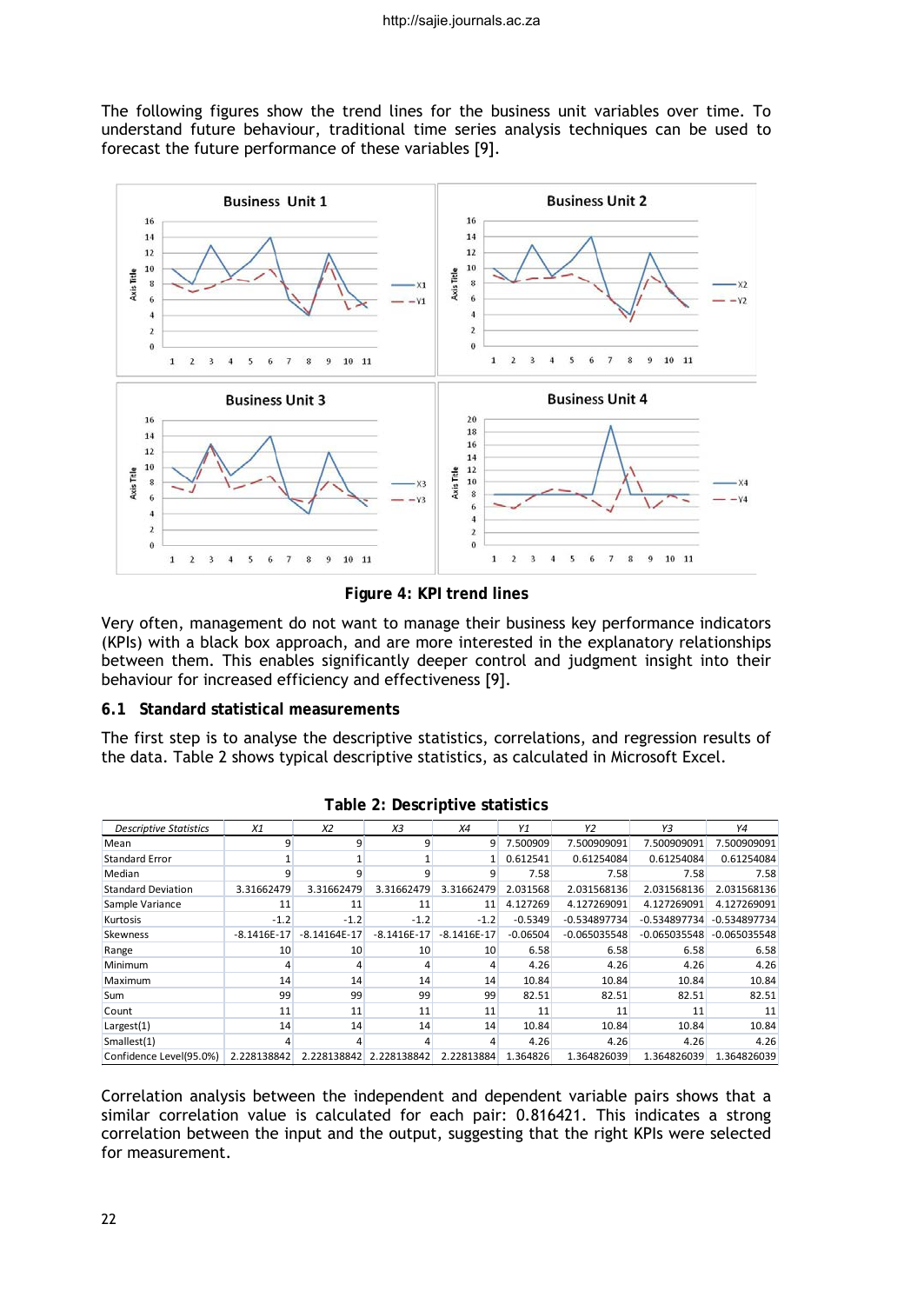| Table 3: Correlation values |  |  |  |  |
|-----------------------------|--|--|--|--|
|-----------------------------|--|--|--|--|

| Correlations   |          |    |                |          |    |
|----------------|----------|----|----------------|----------|----|
|                | X1       | Υ1 |                | X2       | Υ2 |
| <b>X1</b>      |          |    | X <sub>2</sub> |          |    |
| Y1             | 0.816421 |    | Y <sub>2</sub> | 0.816421 |    |
|                |          |    |                |          |    |
|                | XЗ       | Υ2 |                | Χ4       | Y4 |
| X <sub>2</sub> |          |    | X4             |          |    |
| Y <sub>2</sub> | 0.816421 |    | Y4             | 0.816421 |    |

Regression analysis per business unit calculates the same output, as can be seen in Table 4. The single regression equation  $y = 0.5X_n + 3$  provides a forecasting tool for each of the business units to understand the behaviour of  $Y_n$  against anticipated changes in  $X_n$  (Figure 4).

| <b>Regression Statistics</b> |              |                       |           |         |                       |           |      |                         |
|------------------------------|--------------|-----------------------|-----------|---------|-----------------------|-----------|------|-------------------------|
| <b>Multiple R</b>            | 0.82         |                       |           |         |                       |           |      |                         |
| R Square                     | 0.67         |                       |           |         |                       |           |      |                         |
| <b>Adjusted R Square</b>     | 0.63         |                       |           |         |                       |           |      |                         |
| <b>Standard Error</b>        | 1.24         |                       |           |         |                       |           |      |                         |
| <b>Observations</b>          | 11.00        |                       |           |         |                       |           |      |                         |
| <b>ANOVA</b>                 |              |                       |           |         |                       |           |      |                         |
|                              | df           | SS                    | <b>MS</b> | F       | <b>Significance F</b> |           |      |                         |
| Regression                   | 1.00         | 27.51                 | 27.51     | 17.99   | 0.00                  |           |      |                         |
| Residual                     | 9.00         | 13.76                 | 1.53      |         |                       |           |      |                         |
| <b>Total</b>                 | 10.00        | 41.27                 |           |         |                       |           |      |                         |
|                              | Coefficients | <b>Standard Error</b> | t Stat    | P-value | Lower 95%             | Upper 95% |      | Lower 95.0% Upper 95.0% |
| Intercept                    | 3.00         | 1.12                  | 2.67      | 0.03    | 0.46                  | 5.54      | 0.46 | 5.54                    |
| <b>X1</b>                    | 0.50         | 0.12                  | 4.24      | 0.00    | 0.23                  | 0.77      | 0.23 | 0.77                    |

## **6.2 Entropy measurement**

From a business analysis and forecasting perspective, all four business units appear to share identical statistical properties – a fact that enables good insight into the business unit performance. But what happens if we analyse the complexity (structure and variation) of the datasets using Shannon's entropy, mutual information, and standard graph measurements? For entropy and mutual information calculations, the statistical package R is used with the natural logarithm and bin size based on the square root of the number of samples (n=11)[4,21]. The following table (Table 5) shows the results for entropy calculations.

|  | Table 5: Entropy values |  |
|--|-------------------------|--|
|--|-------------------------|--|

| object<br>System | $\mathcal{L}$  | v.<br>∧ เ | $\overline{\phantom{a}}$<br>$\cdot$ . | $\mathbf{v}$<br><b>/\L</b> | $\mathbf{v}$ | $\mathbf{v}$<br>د∧ | $\checkmark$ | $\sqrt{}$<br>л4 |
|------------------|----------------|-----------|---------------------------------------|----------------------------|--------------|--------------------|--------------|-----------------|
| value<br>Entropy | $- -$<br><br>. | 80        | .850                                  | 180                        | 0.850        | ۵C ن<br>10 U       | .007         | .350            |

Table 6 shows the mutual information values as calculated between the variables. Note that the diagonal values are the entropy values of the individual variables.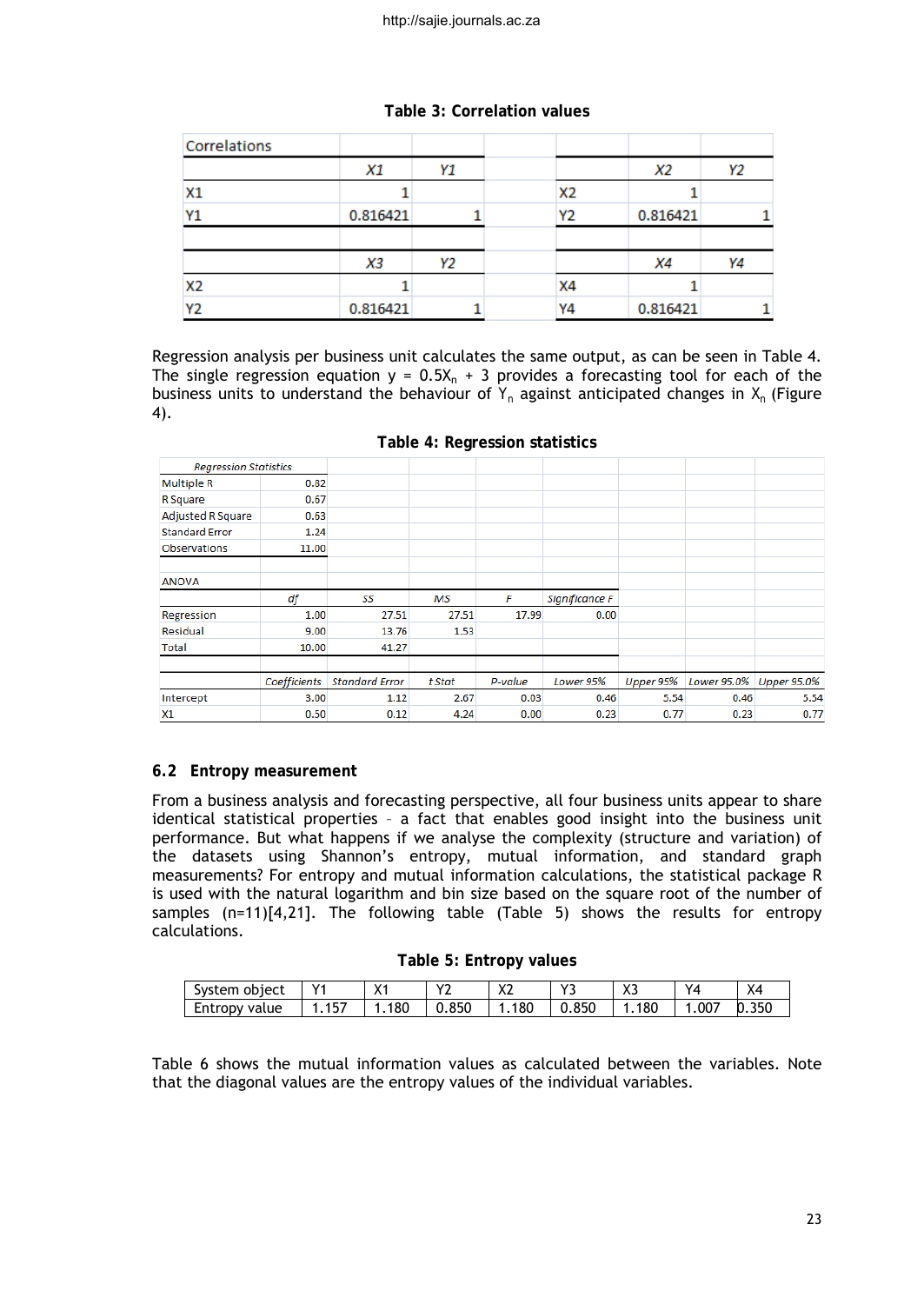| Table 6: Mutual information matrix |  |  |
|------------------------------------|--|--|
|------------------------------------|--|--|

|           | X <sub>1</sub> | Y <sub>2</sub> | X <sub>2</sub> | Y3 | X3 | Y4                                                                                                             | IX4                                                                                                     |
|-----------|----------------|----------------|----------------|----|----|----------------------------------------------------------------------------------------------------------------|---------------------------------------------------------------------------------------------------------|
|           |                |                |                |    |    | 1.1579986100 0.3915011700 0.3584970000 0.3915011700 0.3584969700 0.3915011700 0.0464250900 0.0771804500        |                                                                                                         |
| lx1       |                |                |                |    |    | 0.3915011700  1.1809687500  0.3814671000  1.1809687500  0.3814671100  1.1809687500  0.0218272200  0.1001505900 |                                                                                                         |
| IY2       |                |                |                |    |    | 0.3584969700 0.3814671100 0.8504565000 0.3814671100 0.1048157200 0.3814671100 0.2863310900 0.3500906400        |                                                                                                         |
| IX2       |                |                |                |    |    | 0.3915011700 1.1809687500 0.3814671000 1.1809687500 0.3814671100 1.1809687500 0.0218272200 0.1001505900        |                                                                                                         |
| Y3        |                |                |                |    |    | 0.3584969700 0.3814671100 0.1048157000 0.3814671100 0.8504564800 0.3814671100 0.2078723400 0.0306214300        |                                                                                                         |
| lx3       |                |                |                |    |    | 0.3915011700 1.1809687500 0.3814671000 1.1809687500 0.3814671100 1.1809687500 0.0218272200 0.1001505900        |                                                                                                         |
| Y4        |                |                |                |    |    | 0.0464250900 0.0218272200 0.2863311000 0.0218272200 0.2078723400 0.0218272200 1.0073739800 0.0588754400        |                                                                                                         |
| <b>X4</b> |                |                |                |    |    |                                                                                                                | 0.0771804500 0.1001505900 0.3500906000 0.1001505900 0.0306214300 0.1001505900 0.0588754400 0.3500906400 |

Table 7 excludes the diagonal values, and shows the matrix sum of the symmetrical mutual information values as 18.25 [4]. Note that this value is relative, and only carries value if one compares different time periods or similar systems with each other.

**Table 7: Mutual information matrix, excluding individual entropy values**

|                | Υ1         | X <sub>1</sub> | Y2        | X <sub>2</sub> | Y3         | X <sub>3</sub> | Y4         | IX4        |
|----------------|------------|----------------|-----------|----------------|------------|----------------|------------|------------|
| Y1             |            | 0.39150117     | 0.358497  | 0.39150117     | 0.35849697 | 0.39150117     | 0.04642509 | 0.07718045 |
| X1             | 0.39150117 |                | 0.3814671 | 1.18096875     | 0.38146711 | 1.18096875     | 0.02182722 | 0.10015059 |
| Y2             | 0.35849697 | 0.38146711     |           | 0.38146711     | 0.10481572 | 0.38146711     | 0.28633109 | 0.35009064 |
| X <sub>2</sub> | 0.39150117 | 1.18096875     | 0.3814671 |                | 0.38146711 | 1.18096875     | 0.02182722 | 0.10015059 |
| Y3             | 0.35849697 | 0.38146711     | 0.1048157 | 0.38146711     |            | 0.38146711     | 0.20787234 | 0.03062143 |
| X <sub>3</sub> | 0.39150117 | 1.18096875     | 0.3814671 | 1.18096875     | 0.38146711 |                | 0.02182722 | 0.10015059 |
| Y4             | 0.04642509 | 0.02182722     | 0.2863311 | 0.02182722     | 0.20787234 | 0.02182722     |            | 0.05887544 |
| <b>X4</b>      | 0.07718045 | 0.10015059     | 0.3500906 | 0.10015059     | 0.03062143 | 0.10015059     | 0.05887544 |            |

#### **6.3 Network measurements**

In order to create a visual FCM map, the mutual information matrix in Table 7 is imported into the social network analysis (SNA) software package Netminer [20]. To prepare the 1 mode matrix for analysis, the mutual information values are used as relationship weights to create the valued undirected matrix. The matrix is further dichotomised with any mutual information values below 0.2 as 0, and above 0.2 as actual values in order to filter meaningful relationships.

**Table 8: Dichotomised mutual information matrix**

|                | Υ1         | X1         | Υ2        | X <sub>2</sub> | Y3         | X <sub>3</sub> | Y4         | <b>X4</b>  |
|----------------|------------|------------|-----------|----------------|------------|----------------|------------|------------|
| Y1             |            | 0.39150117 | 0.358497  | 0.39150117     | 0.35849697 | 0.39150117     |            |            |
| X1             | 0.39150117 |            | 0.3814671 | 1.18096875     | 0.38146711 | 1.18096875     |            |            |
| Y2             | 0.35849697 | 0.38146711 |           | 0.38146711     |            | 0.38146711     | 0.28633109 | 0.35009064 |
| X <sub>2</sub> | 0.39150117 | 1.18096875 | 0.3814671 |                | 0.38146711 | 1.18096875     |            |            |
| Y3             | 0.35849697 | 0.38146711 |           | 0.38146711     |            | 0.38146711     | 0.20787234 |            |
| X <sub>3</sub> | 0.39150117 | 1.18096875 | 0.3814671 | 1.18096875     | 0.38146711 |                |            |            |
| Y4             |            |            | 0.2863311 |                | 0.20787234 |                |            |            |
| <b>X4</b>      |            |            | 0.3500906 |                |            |                |            | $\Omega$   |

Figure 5 shows the circular graph models for all mutual information values; the far left graph shows all values, the middle graph shows values between zero and 0.40, and the far right graph shows all values above 0.4.

The density of the network can be calculated with the following formula:

$$
D = \frac{L}{N(N-1)}
$$

where  $D =$  density of network,  $L =$  number of relationships, and  $N =$  number of active objects [20]. For this problem, L= 34 and  $N = 8$ , which gives a network density of 0.61.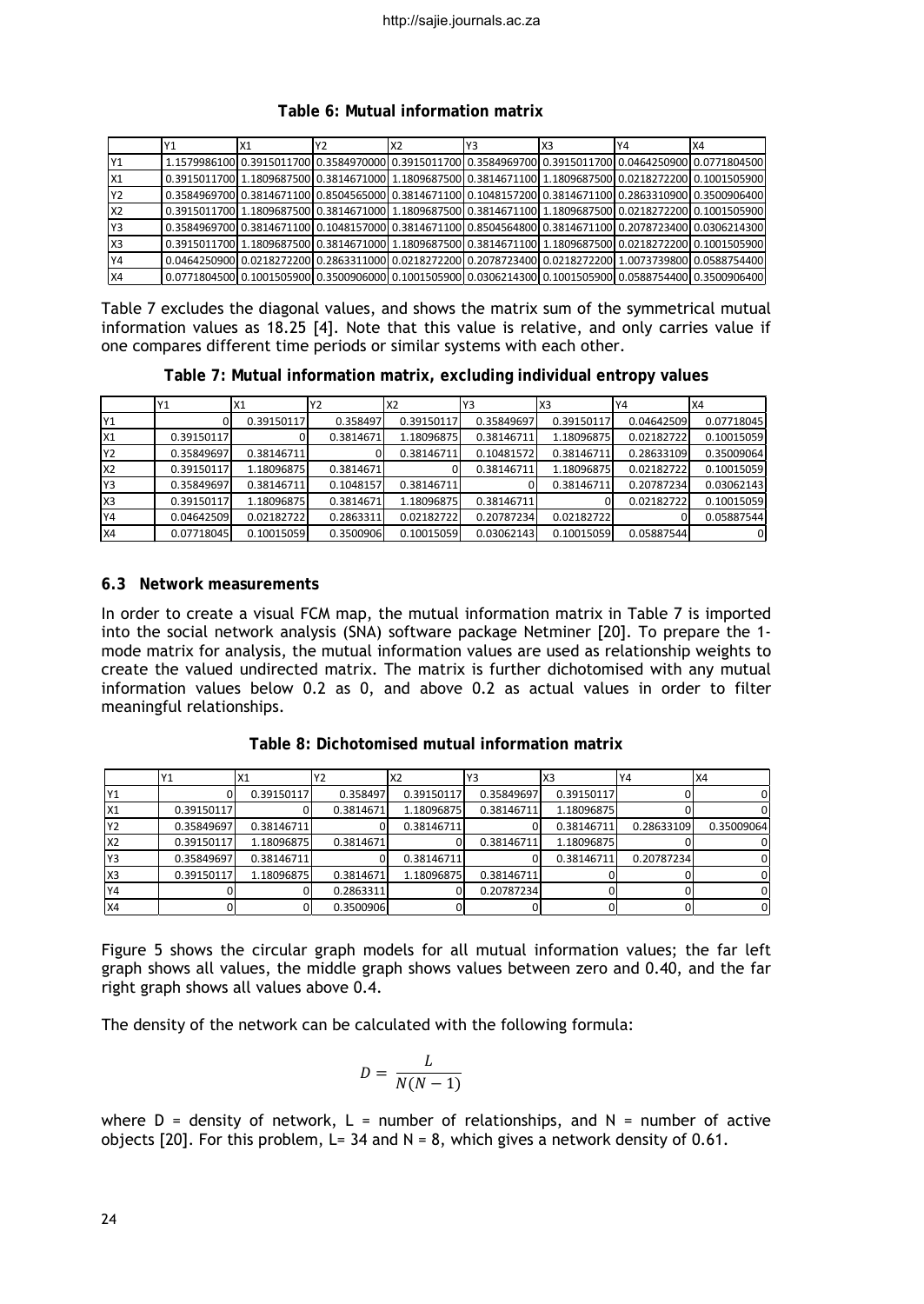

**Figure 5: FCM maps**

By applying standard SNA centrality measures [20] to the FCM, one gains insight into the importance of these relationships. Two popular measures – 'degree centrality' and 'betweenness centrality' – are shown in Table 9. 'Degree centrality' measures the number of relationships with each system object, indicating the hubs in the system, while 'betweenness centrality' measures the importance of the object relationships in the network.

| Variable | Degree centrality | <b>Betweenness centrality</b> |
|----------|-------------------|-------------------------------|
|          |                   |                               |
|          |                   | 0.8                           |
| Y7       |                   |                               |
| X2       |                   | 0.8                           |
| 73       |                   |                               |
| Х3       |                   | 0.8                           |
| '4       |                   | 0. 8                          |
| Х4       |                   |                               |

**Table 9: Centrality measures**

## **6.4 Interpretation of results**

From the entropy and network measurements, the following comments can be made for the business system within the context of the Shannon's entropy complexity understanding:

- a) From Table 5, Shannon's entropy informs us that the eight variables have different levels of variation. Variable Y1 contains the most variation, with X1, X2, X3, Y4, Y2, and Y3 in descending order. X4 contains the least entropy (variation).
- b) Shannon's entropy states that the entropy of the variables (as measured in bits) determines the required capacity to transfer the signal from the receiver to the sender. Similarly, we can deduce that because of the variation in the different variables, capacity in the business units needs to cater for the levels of variation experienced with the variables. That is, capacity to deal with the output variable Y1 needs to be greater than that of the input variable X4, due to the variation. According to Hopp [7], we can assume that variation exists in the arrival times of X1 as input variable, and Y1 due to the variation in processing to produce Y1.
- c) As opposed to the traditional statistical results obtained in paragraph 6.1, mutual information measurements show the top three correlations and the weakest three relationships in Table 10 and Table 11 respectively.

| First variable | Second variable | Mutual information values |
|----------------|-----------------|---------------------------|
|                |                 | 118                       |
|                |                 | - 19                      |
|                |                 | 118                       |

**Table 10: Mutual information: Highest correlation pairs**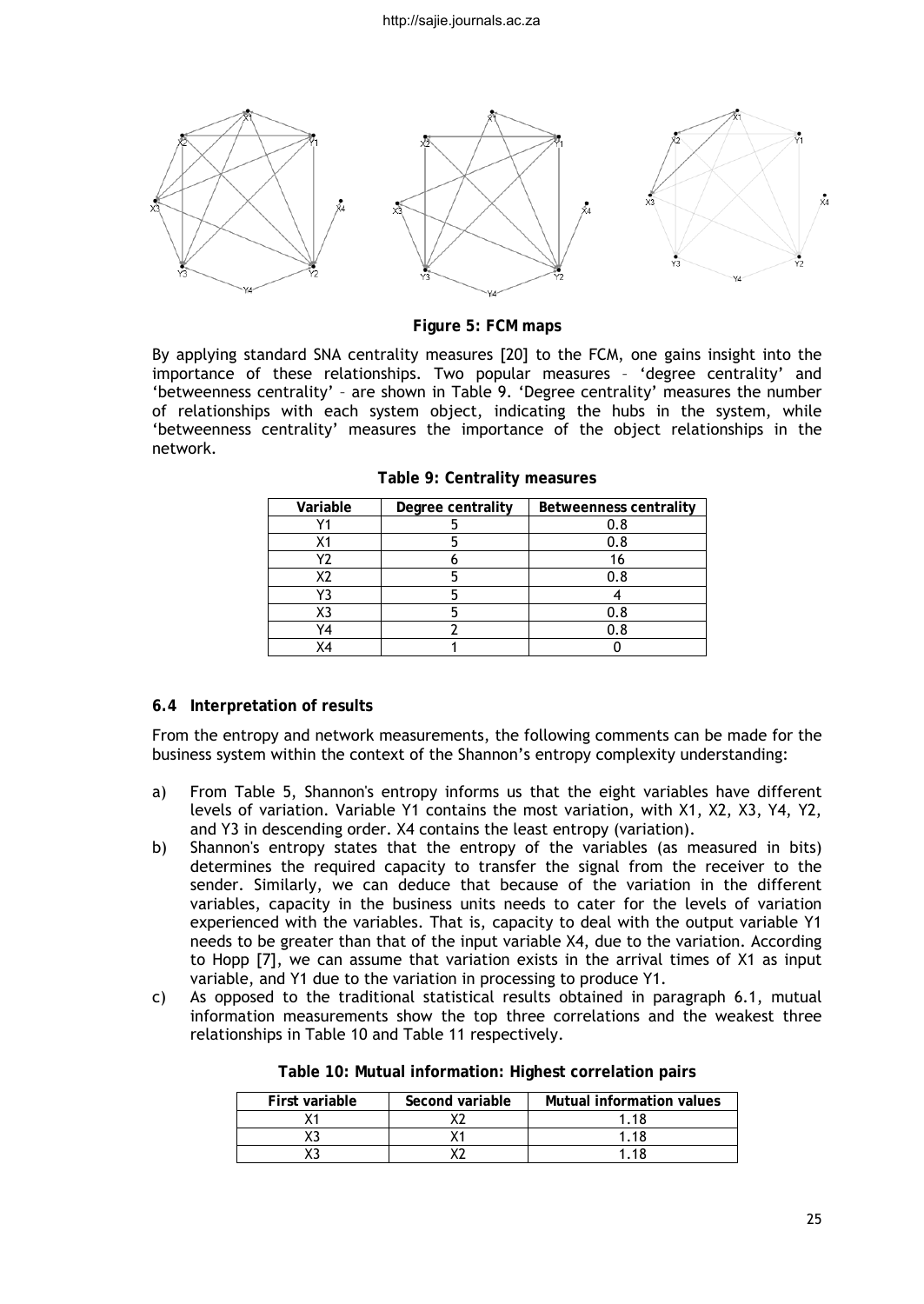| First variable | Second variable | Mutual information values |
|----------------|-----------------|---------------------------|
|                |                 | በ 207                     |
| $\sqrt{2}$     |                 | በ 286                     |
|                |                 |                           |

**Table 11: Mutual information: Lowest correlation pairs**

This shows that the independent input variables are highly correlated, while the output variables show little correlation. Of concern within the context of results obtained in paragraph 6.1, dependent  $(Y_n)$  and independent variables  $(X_n)$  are not correlated. Assuming that the business units have control over how input is converted into output, the lack of correlation between them should cause concern.

- d) The density of the network is 0.61. Networks with a density of above 0.5 are difficult to change, mostly due to the number of relationships between the variables [10].
- e) From a hub perspective, Y2 has six relationships, while Y1, X1, X2, Y3, and X3 have five each [Table 9]. This means that this particular system has redundancy in terms of hubs, with the most connected hub being Y2.
- f) The 'betweenness centrality' measurement indicates that Y2 (value=16) is the most important hub in the system, with Y3 (value=4) the second most important one with regard to propagation properties. This means that any change impact on Y2 and Y3 will spread the quickest through the system.

This seemingly contradictory behaviour in the data sets from the point of view of static behaviour (traditional statistical analysis) and dynamic behaviour (complexity analysis) should not surprise those who are familiar with Anscombe's quartet [1]. Anscombe developed the quartet during the 1970s to demonstrate how dangerous it is to analyse data without any visual inspection.



**Figure 6: Anscombe's quartet**

This clearly demonstrates that complexity analysis provides deeper insights into the *dynamic* behaviour of an organisation's key performance indicators. Using traditional statistical analysis on the *static* indicators is only half the story. One needs to understand how indicators behave both collectively and individually within the operating domain. Analysis of these dynamic insights offers a business insight into how the system behaves, and with quantitative support it can create strategies to reduce complexity in the business to acceptable levels of risk. This means that complexity analysis provides a much deeper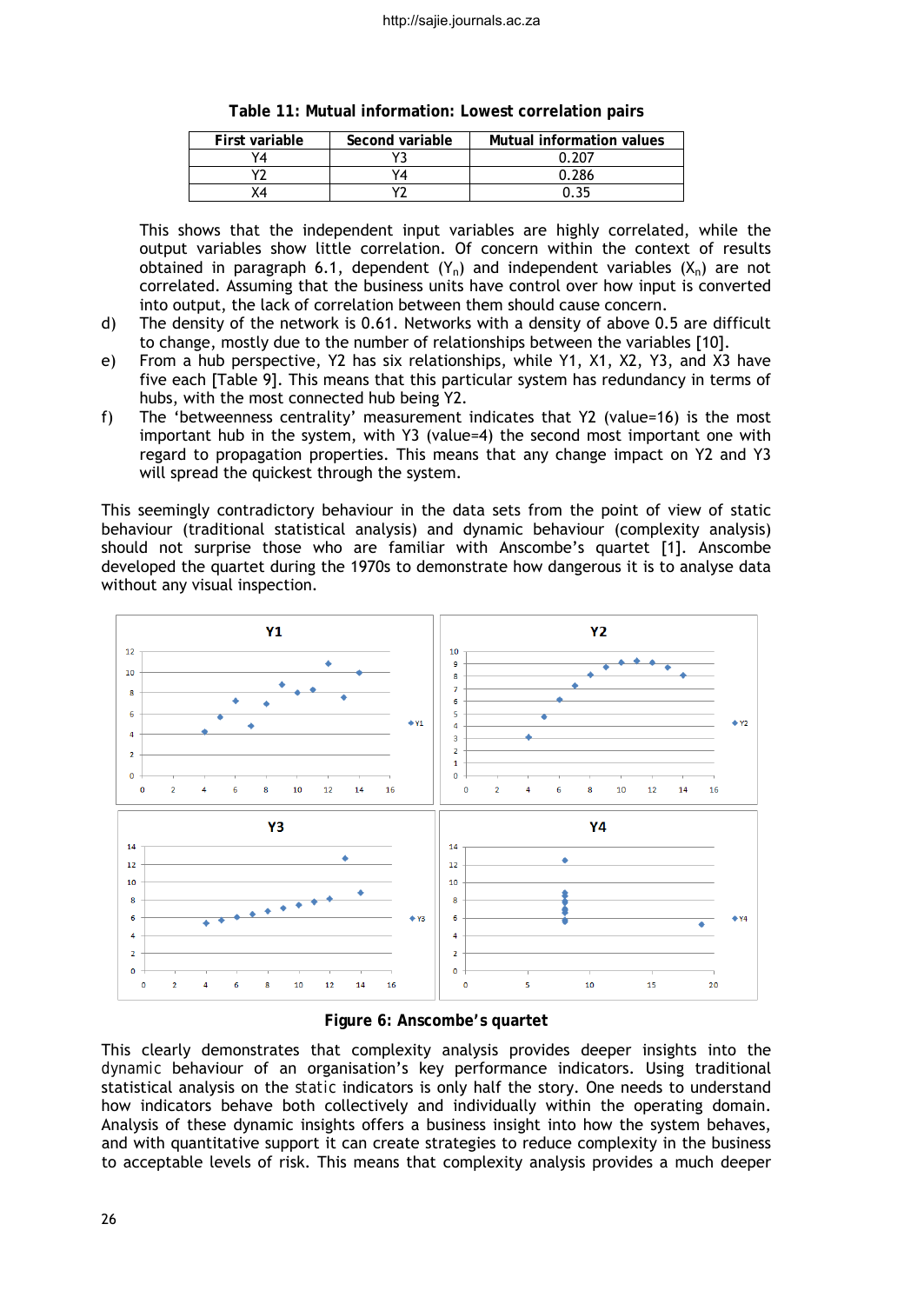insight into the behaviour of the KPIs, enabling better planning, control, and forecasting of the business systems than do traditional approaches.

#### **7. CONCLUSION**

Complexity is a dynamic property of any system, including our business systems. It exists because of the structural relationships between the system components, together with variation in these relationships. Technology can be blamed for driving the evolution of modern organisations into complex interdependent systems with many non-linear causeand-effect relationships; but trying to manage this through traditional methods alone can produce unforeseen failures and events. Organisations therefore need to identify complexity and its origins, measure it, and quantify strategies to deal with it. Complexity management thus becomes an important risk mitigation strategy to deal with crisis events in the organisation, including an understanding of where they might occur, and how they can propagate through the business.

Various arguments about the 2007/2010 financial crisis call for the establishment of central banking entities to monitor and intervene in the financial markets to pre-empt future crashes. Similarly, organisations need to define their own roles and responsibilities to deal with internal complexity. One could argue that these roles should be given to strategy or finance units; but a strong case can be made for risk management being the ideal vehicle to deal with mitigation strategies and actions on complexity. Whether its task should be to measure and report on complexity is not relevant; executives should agree to keep complexity management on the agenda as a standard point of discussion.

In 1998, in *The collapse of complex societies,* Joseph Tainter argued that the value of complexity is positive early in the system cycle – that is, it creates more than is required [15]. He found that societies collapse because, as stress increases in the system, they become too inflexible to respond. It is not that the system does not want to respond: it cannot. It becomes a huge interlocking system that is unlikely to respond to any change.

Collapse is nature's last remaining method of simplification. And that is exactly where the risk lies for an organisation's stakeholders. Complexity analysis – and the subsequent management of it – provides insight into the behaviour of the business system, and whether a crisis is imminent. Rather than ignoring it, organisations need to focus on complexity, measure it, analyse it, and act upon it. In this paper we have used Shannon's entropy to measure the correlation of typical non-linear relationships in a hypothetical system to show that it can be used to identify important characteristics of complexity through a fuzzy cognitive map.

#### **REFERENCES**

- [1] **Anscombe, F.J.** 1973. Graphs in statistical analysis, *The American Statistician*, February, 17-21.
- [2] **Checkland, P. & Scholes, J.** 1992. *Soft systems methodology in action*, John Wiley*.*
- [3] **Clarens, J.** 2011. *Determining the relationship between complexity and company profitability,* Final year report, Department of Industrial Engineering, University of Pretoria.
- [4] **Cover, T.M. & Thomas, J.A.** 2006. *Elements of information theory*, Wiley & Sons, New York.
- [5] **Gottfredson, M. & Aspinall, K.** 2005. Innovation versus complexity, *Harvard Business Review*, November, 62-71.
- [6] **Grassberger, P.** 1986. Toward a quantitative theory of self-generated complexity, *International Journal of Theoretical Physics*, 25(9), 907-938.
- [7] **Hopp, W.J.** 2008. *Supply chain science*, McGraw-Hill.
- [8] **Li, W.** 1990. Mutual information functions versus correlation functions, *Journal of Statistical Physics*, 60, 823-837.
- [9] **Makridakis, S.G., Wheelwright, S.C. & Hyndman, R.J.** 1993. *Forecasting: Methods and applications*, 3rd edition, Wiley & Sons, New York.
- [10] **Marczyk, J.** 2010. A *new theory of risk and rating*, Editrice, Italy.
- [11] **Rissanen, J.** 1989. *Stochastic complexity in statistical inquiry,* World Scientific Publishing Company, New Jersey.
- [12] **Schwarcz, S.L.** 2010. The global financial crisis and systemic risk, *Leverhulme Lectures 2010*, University of Oxford.